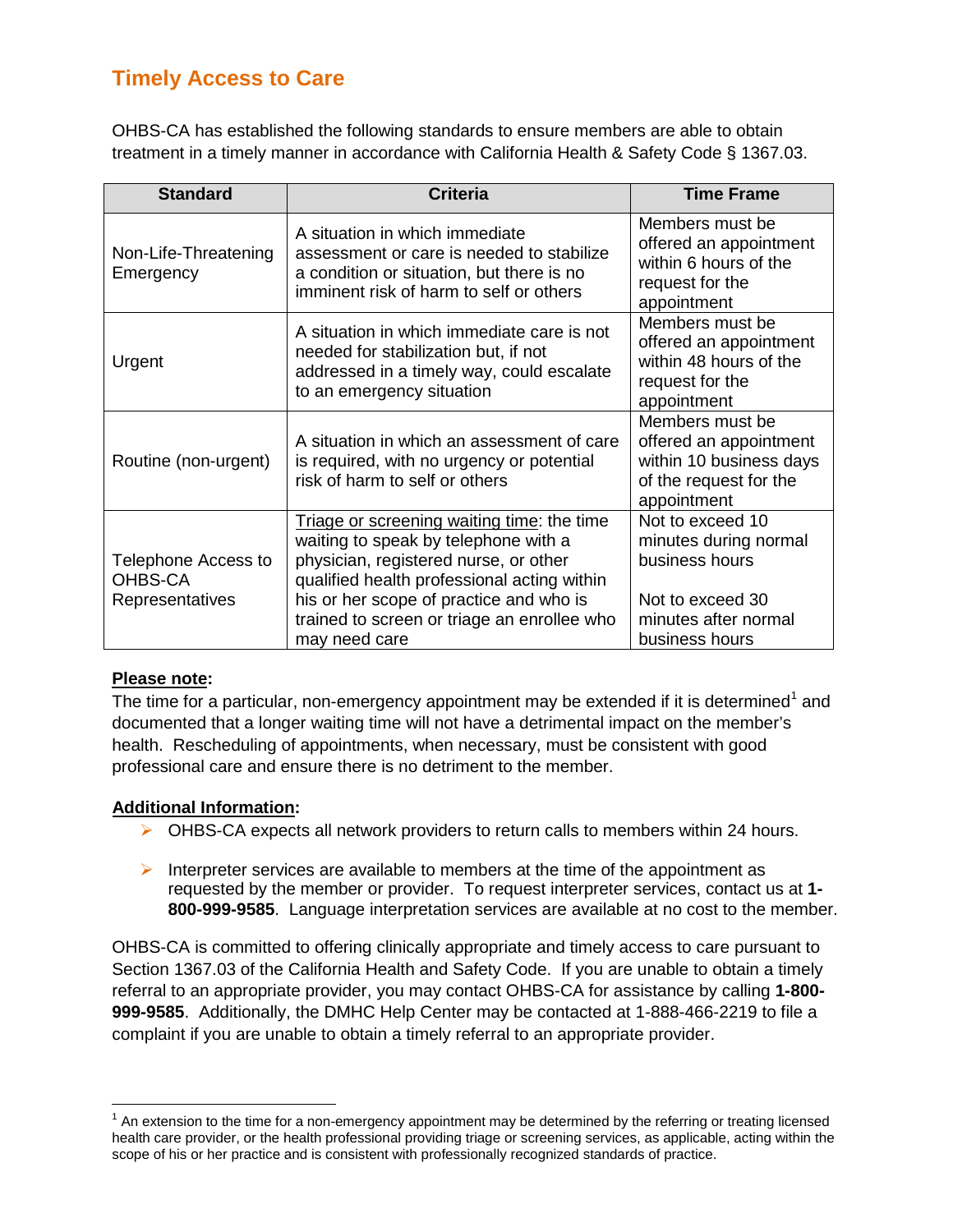# **Acceso Oportuno a la Atención**

OHBS-CA ha establecido los siguientes estándares para asegurar que los miembros puedan obtener tratamiento de manera oportuna de conformidad con el Código de Seguridad y Salud de California § 1367.03.

| <b>Estándar</b>                                         | <b>Criterios</b>                                                                                                                                                                                                                                                                                                                                                            | <b>Plazo</b>                                                                                                                                                        |
|---------------------------------------------------------|-----------------------------------------------------------------------------------------------------------------------------------------------------------------------------------------------------------------------------------------------------------------------------------------------------------------------------------------------------------------------------|---------------------------------------------------------------------------------------------------------------------------------------------------------------------|
| Emergencia que<br>No Pone la Vida<br>en Peligro         | Situación en la que se necesita una<br>evaluación o atención inmediata para<br>estabilizar una condición o situación, pero<br>no existe un riesgo inminente de daño a<br>uno mismo o a otros                                                                                                                                                                                | A los miembros se les<br>debe ofrecer una cita<br>dentro de las 6 horas de<br>la solicitud de la cita                                                               |
| Urgente                                                 | Situación en la que la atención inmediata no<br>es necesaria para la estabilización, pero que<br>si no se trata de manera oportuna podría<br>convertirse en una situación de emergencia                                                                                                                                                                                     | A los miembros se les<br>debe ofrecer una cita<br>dentro de las 48 horas<br>de la solicitud de una cita                                                             |
| De Rutina<br>(no de urgencia)                           | Situación en la que se requiere una<br>evaluación de atención, sin urgencia ni<br>posible riesgo de daño a uno mismo<br>o a otros                                                                                                                                                                                                                                           | A los miembros se les<br>debe ofrecer una cita<br>dentro de los 10 días<br>hábiles de haber<br>solicitado la cita                                                   |
| Acceso Telefónico a<br>los Representantes<br>de OHBS-CA | Tiempo de espera para la clasificación por<br>necesidades médicas o la selección:<br>Tiempo de espera para hablar por teléfono<br>con un médico, una enfermera registrada u<br>otro profesional de salud calificado que<br>ejerza dentro del alcance de su práctica y<br>que está capacitado para seleccionar o<br>clasificar a un afiliado que puede<br>necesitar atención | No debe exceder los<br>10 minutos durante el<br>horario de atención<br>habitual<br>No debe exceder los<br>30 minutos después del<br>horario de atención<br>habitual |

#### **Tenga en cuenta:**

El tiempo para una cita específica que no es de emergencia se puede extender si se determina<sup>1</sup> y documenta que un tiempo de espera mayor no será perjudicial para la salud del miembro. La reprogramación de las citas, cuando sea necesario, debe ofrecer una atención profesional similar y asegurar que no existe un perjuicio para el miembro.

#### **Información Adicional:**

 $\overline{a}$ 

 OHBS-CA espera que todos los proveedores de la red regresen las llamadas a los miembros dentro de las 24 horas.

 $\triangleright$  A solicitud del miembro o proveedor, se ofrecen servicios de intérprete para los miembros en el momento de la cita. Para solicitar servicios de intérprete, comuníquese con nosotros al **1-800-999-9585**. Los servicios de interpretación de idiomas están disponibles sin costo para el miembro.

OHBS-CA se compromete a ofrecer acceso clínicamente adecuado y oportuno a la atención, de conformidad con la Sección 1367.03 del Código de Seguridad y Salud de California. Si no puede obtener una referencia oportuna para un proveedor adecuado, puede comunicarse con OHBS-CA al **1-800-999-9585** para recibir asistencia. Adicionalmente, puede comunicarse con el Centro de Ayuda de DMHC al 1-888-466-2219 para presentar una queja si usted no puede obtener una referencia oportuna para un proveedor adecuado.

<sup>&</sup>lt;sup>1</sup> El proveedor de atención de la salud con licencia tratante o que refiere, o el profesional de la salud que proporciona los servicios de clasificación por necesidades médicas o de selección, según corresponda, puede determinar una extensión del tiempo para una cita que no es de emergencia, actuando dentro del alcance de su práctica y de acuerdo con los estándares de práctica reconocidos profesionalmente.